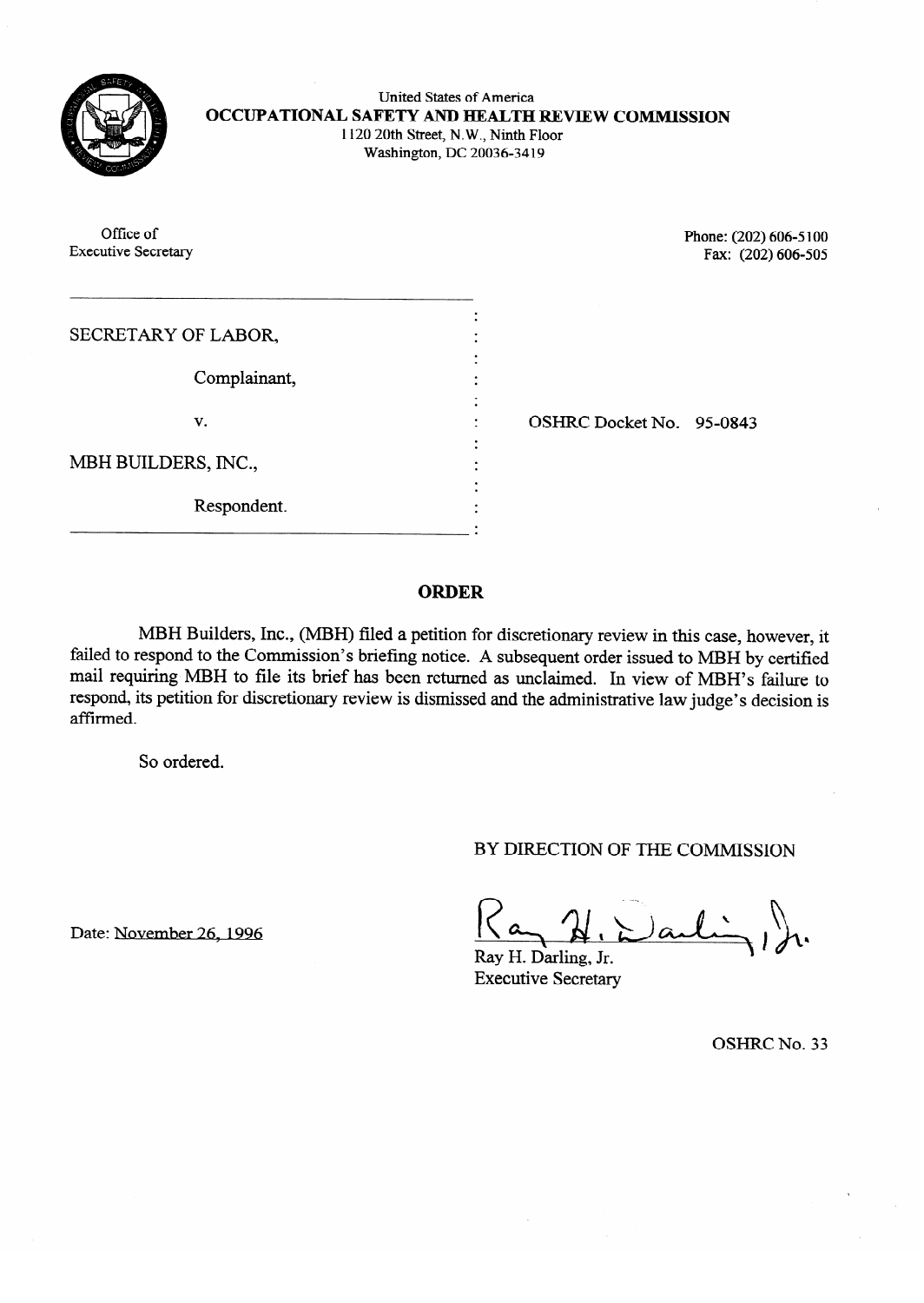## 95-0843

# NOTICE IS GIVEN TO THE FOLLOWING:

Daniel J. Mick Office of the Solicitor, U.S. DOL Room S4004 200 Constitution Ave., N.W. Washington, D.C. 20210

Tedrick Housh, Jr. Office of the Solicitor, U.S. DOL 1210 City Center Square 1100 Main Street Kansas City, MO 64105

Mark Hummel MBH Builders, Inc. P. 0. Box 1113 Parker, CO 80134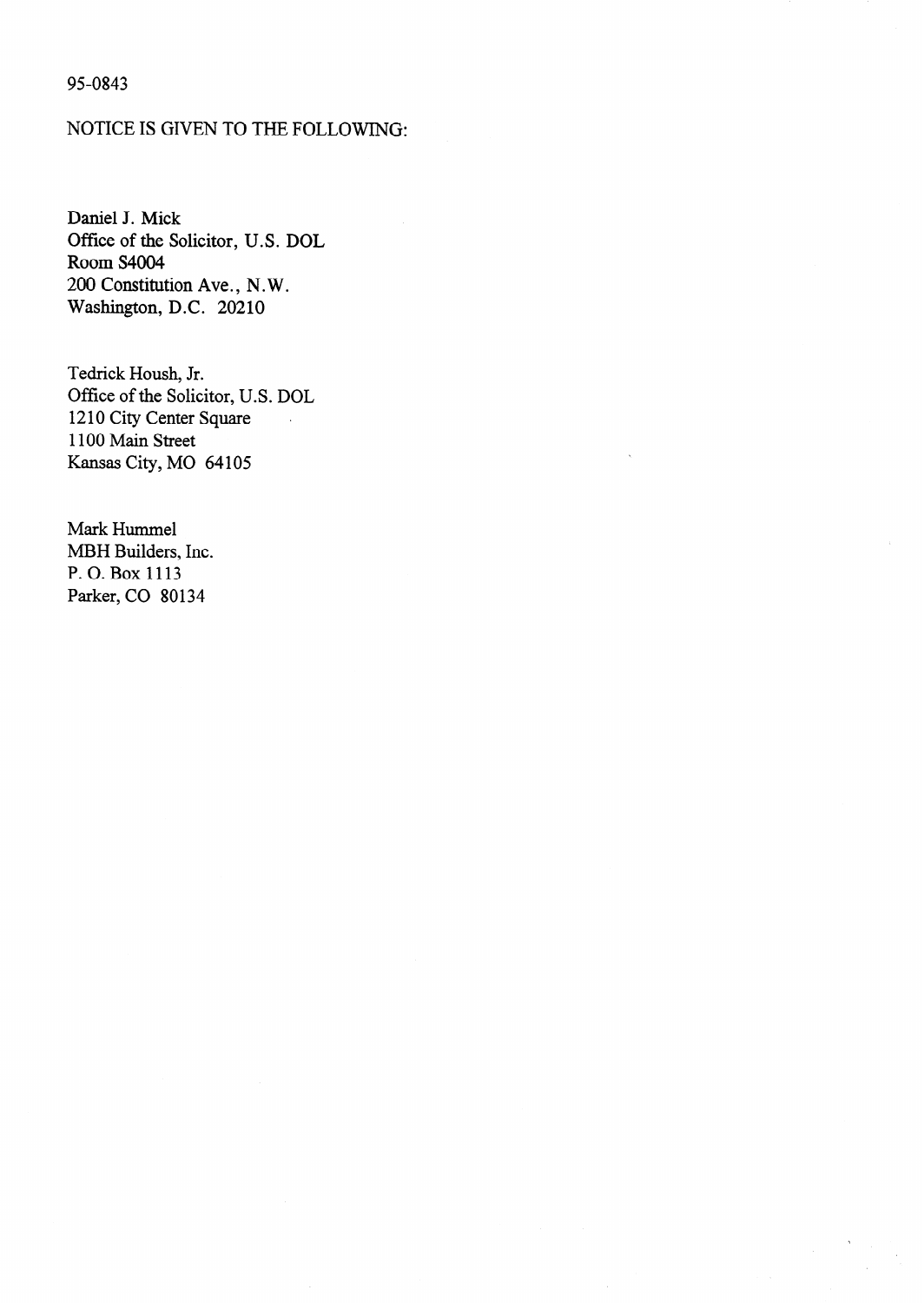

United States of America **OCCUPATIONAL SAFETY AND EIEALTEt REVIEW COMMISSION**  1120 20th Street, N.W., Ninth Floor

Washington, DC 20036-34 19

**SECRETARY OF LABOR** Complainant. Complainant, v.

Phone: (202) 606-5400<br>Fax: (202) 606-5050  $F = 100(120)$ 

OSHRC DOCKET<br>NO. 95-0843

MBH BUILDERS, INC. Respondent. Respondent.

#### **NOTICE OF DOCKETING** OF ADMINISTRATIVE LAW JUDGE'S DECISION

The Administrative Law Judge's Report in the above referenced case was docketed with the Commission on July 1, 1996. The decision of the Judge will become a final order of the Commission on July 31, 1996 unless a will become a final order of the Commission on July 31, 1996 unless a COMMISSION MEMBER AIRCUS FEVIEW OF the AECISION ON OF before that a<br>DA DTV DESIDING DEVIEW OF THE HIDGE'S DECISION BY T CANT LIESINING KEVIEW OF THE JUDGE'S DECISION BY THE TANGER DECISION ON A BEFORE COMMISSION MOST FILE A FETTITON FOR DISCRETIONART RE Any such petition should be received by the Executive Secretary on or before<br>July 22, 1006 in order to permit sufficient time for its review. See July 22, 1990 in order to permit sumclent time for its review. See<br>Commission Rule 01 20 C E R 2200 01 Commussion For the order to permit sufficient time for its review.<br> $\mathbf{F} \mathbf{R}$  D  $\mathbf{R} \mathbf{R}$  D  $\mathbf{R} \mathbf{R}$  D  $\mathbf{R} \mathbf{R}$ If NUIC 91, 29 C.F.N. 2200.91.

All further pleadings or communications regarding this case shall be  $A$  further pleading or communications regarding the communications regarding the case shah behalf behalf behalf behalf behalf behalf behalf behalf behalf behalf behalf behalf behalf behalf behalf behalf behalf behalf beh

> **Executive Secretary** Occupational Safety and Health<br>Review Commission  $1120$  20th St. N.W., Suite 980 Vashington, D.C. 20  $1/2$

Petitioning parties shall also mail a copy to:

Paniel J. Mick, Esq. Office of the Solicito  $Room S4004$ 200 Constitution Avenue, N.W. Washington, D.C. 20210

 $200$  constitution  $\overline{10}$  and  $\overline{20}$  $\text{few}$  is issued by the Com having questions about review rights may contact the Commission's Executive Secretary or call (202) 606-5400.

FOR THE COMMISSIO

Date: July 1, 1996

Ray H. Darling, Jr. **Executive Secretary**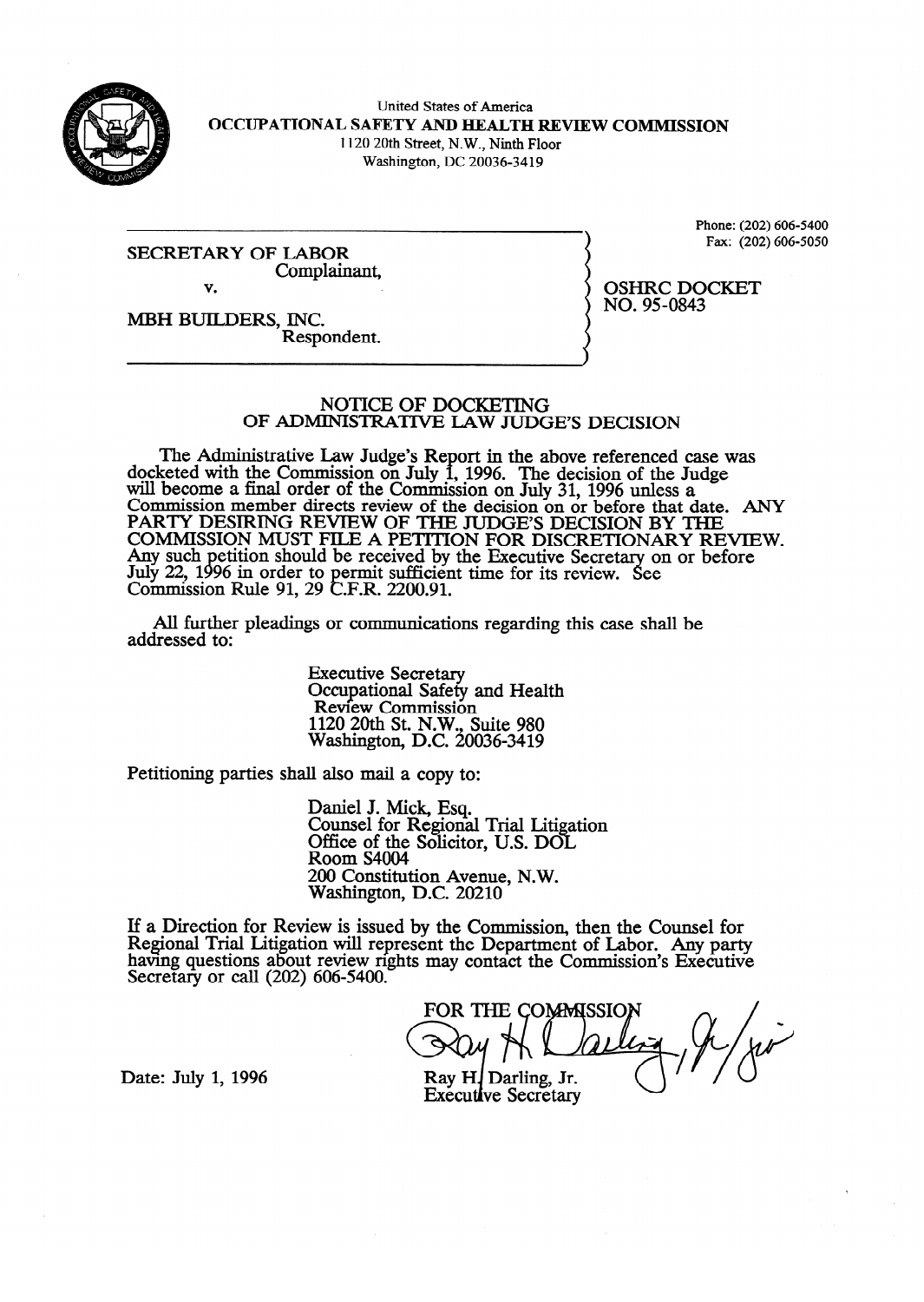### DOCKET NO. 95-0843

# NOTICE IS GIVEN TO THE FOLLOWING:

Tedrick House, Esq.<br>Regional Solicitor Regional Solicitor<br>Office of the Soli Office of the Solicitor, O.S. DOL 1210 City Center Square 1100 main Street<br>Kansas City MO  $k$ ansas City, MO 64105

MBH Builders, Inc. 17943 East Utah Pla Aurora, CO 80017

Administrative Lay Occupational Safety and H Review Commission<br>Beam 250  $\frac{100 \text{m}}{244 \text{ N}}$ com Do 1244 NOTU Deliver, CO  $\frac{1}{2}$  ovzu $\frac{1}{2}$   $\frac{1}{2}$ 

00109571810:08